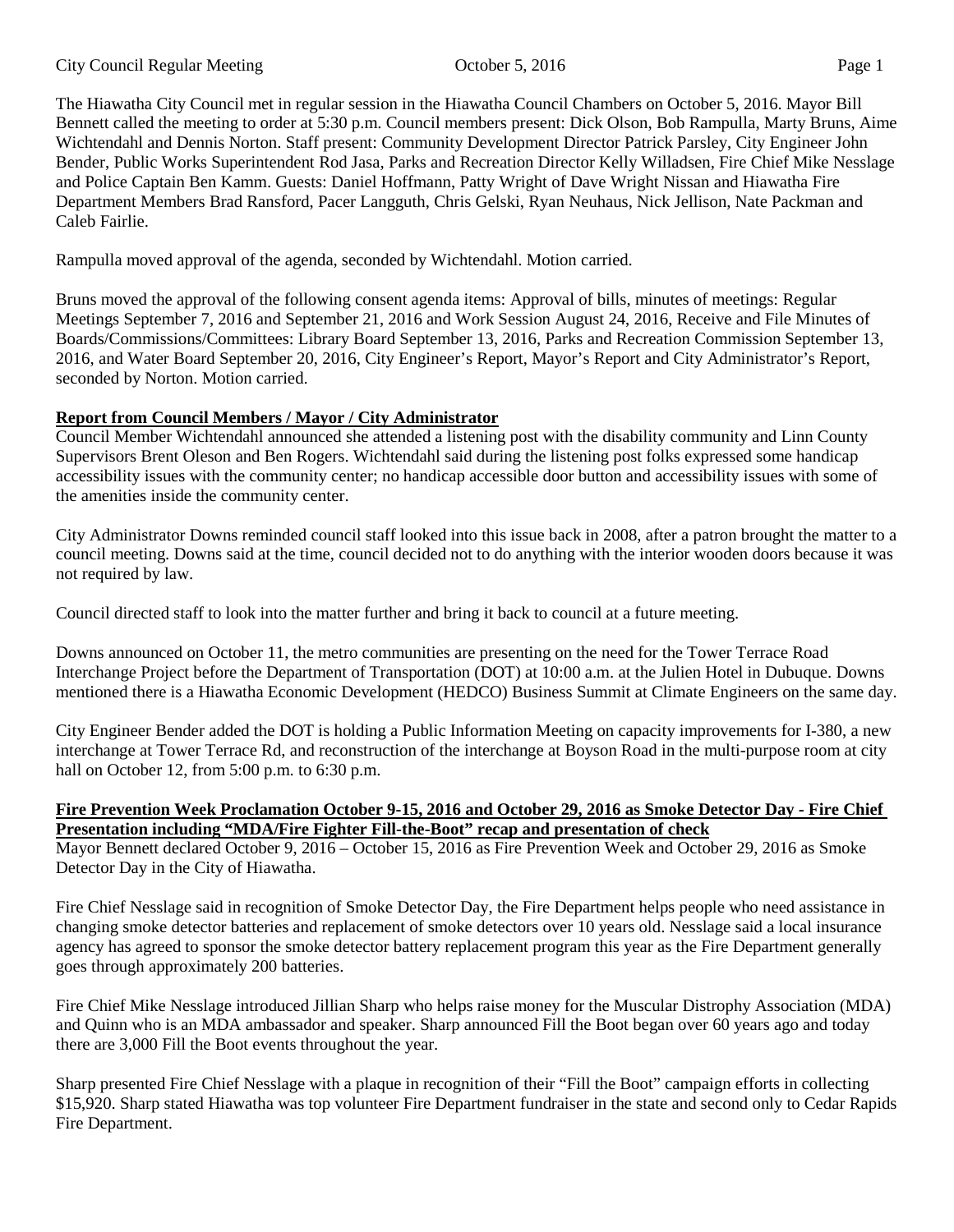Council previously held a public hearing to consider adopting plans, specifications, form of contract and placing estimate of cost on file for the 2016 Boyson Road Trail Extension Project on September 21, 2016. The public hearing notice published in the Cedar Rapids Gazette listed October 5, 2016 as the public hearing date for this item. At this time, council is holding an additional public hearing to comply with the publication notice.

Mayor Bennett opened the public hearing to consider adopting plans, specifications, form of contract and placing estimate of cost on file for the 2016 Boyson Road Trail Extension Project (holding second public hearing to comply with publication notice) at 5:47 P.M.

No written or public comments were received at or prior to the public hearing. Public Hearing closed at 5:47 P.M.

Bruns presented RESOLUTION #16-188 correcting a Scrivener's Error in public hearing date and adopting plans, specifications, form of contract and estimate of cost for the 2016 Boyson Road Trail Extension Project, seconded by Wichtendahl. Roll call vote: AYES: Olson, Wichtendahl, Bruns, Rampulla, Norton. NAYS: None. ABSENT: None. **RESOLUTION #16-188 adopted.**

# **2016 Boyson Road Trail Extension Project - Review Bids / awarding contract**

City Engineer Bender explained project bids came in higher than budgeted but this was expected late in the year when the contractors are busy. Bender added part of this project will include moving sprinklers and this will add additional cost. Bender said total cost for the project including removal of the sprinklers will be approximately \$25,000 over the budgeted amount in the Capital Improvement Plan (CIP) and bonded dollars.

City Administrator Downs stated two options for covering the cost of additional project funding are using Local Option Sales and Service Tax Dollars (LOSST) or bonding with an intent to reimburse. Council members directed staff to use LOSST dollars.

Council Member Bruns questioned whether it might be better to bid the project next spring. Bender said council has the option to reject the bids due to the total cost exceeding the cost estimate; however, the cost could go up next spring.

Council Member Olson felt it was a good idea to move forward with the project now; other council members agreed.

Norton presented RESOLUTION #16-189 approving and making award of contract to Midwest Concrete Inc. of Peosta, Iowa in the amount of \$103,187, for the construction of the 2016 Boyson Road Trail Extension Project, seconded by Rampulla. Roll call vote: AYES: Rampulla, Norton, Olson, Wichtendahl, Bruns. NAYS: None. ABSENT: None. **RESOLUTION #16-189 adopted.**

## **Parks and Recreation Department upgrade of audio visual equipment in the Community Center - Review Quotations / award contract**

Rampulla presented RESOLUTION #16-190 authorizing the Parks and Recreation Department to move forward with the purchase of updated audio visual equipment for the Community Center in the amount of \$23,383.86, with Conference Technologies of Hiawatha, utilizing available funding previously budgeted in the CIP, seconded by Olson. Roll call vote: AYES: Wichtendahl, Bruns, Olson, Norton, Rampulla. NAYS: None. ABSENT: None. **RESOLUTION #16-190 adopted.**

# **Public Works Department purchase of one (1) fork lift truck, replacement Unit 595 - Review Quotations / award contract**

Bruns presented RESOLUTION #16-191 approving the purchase of one (1) 2012 Clark Fork Truck new Unit 595, for the Public Works Department at a total cost not to exceed \$10,450.00, from Torrance of Hiawatha, utilizing available funding through the FY 2016 Equipment Reserve Fund, seconded by Olson. Roll call vote: AYES: Norton, Olson, Rampulla, Bruns, Wichtendahl. NAYS: None. ABSENT: None. **RESOLUTION #16-191 adopted.**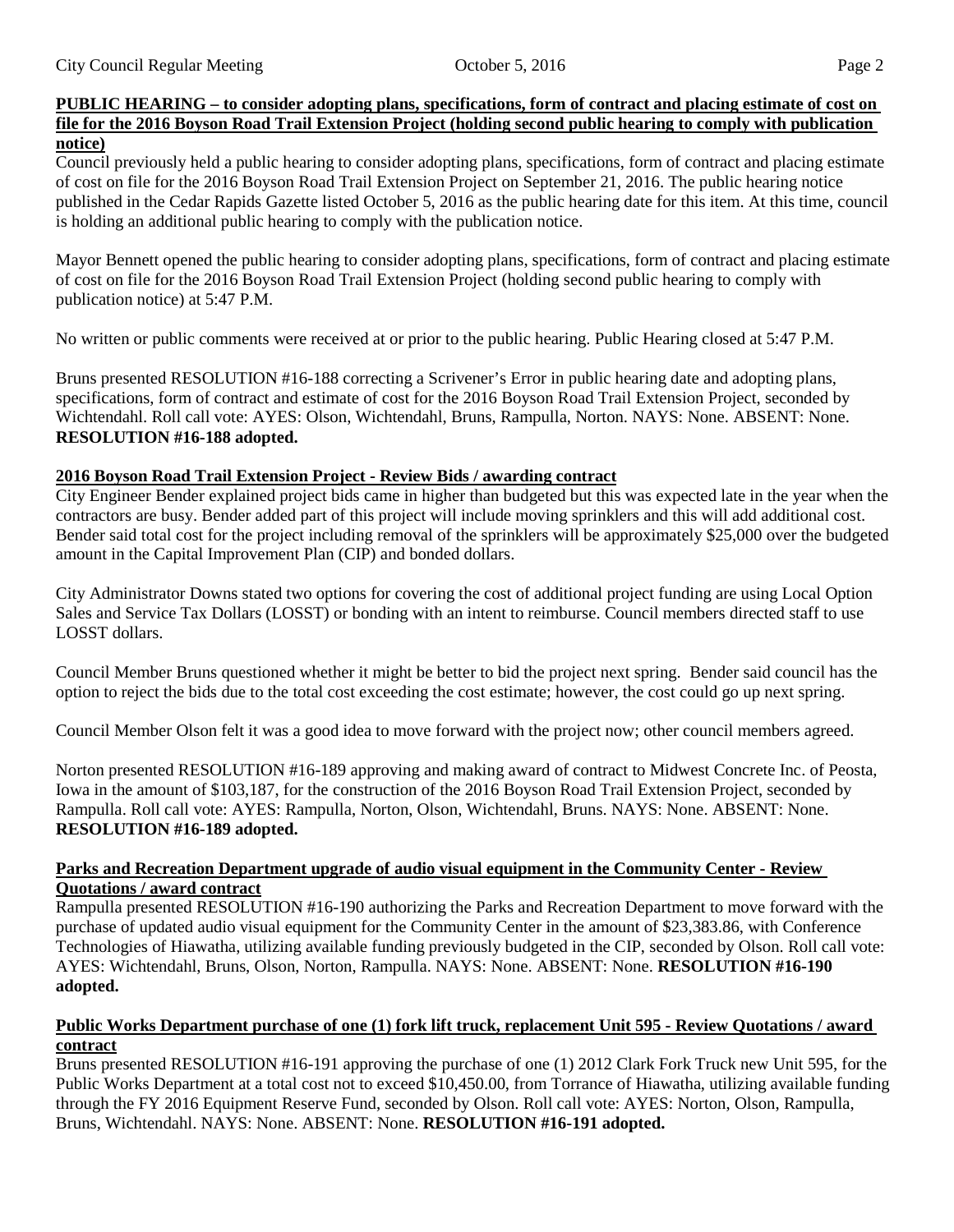### **28E Agreement with Iowa Alcoholic Beverages Division for Tobacco, Alternative Nicotine and Vapor Product Enforcement and authorizing City Staff to sign the agreement**

Wichtendahl presented RESOLUTION #16-192 approving a 28E Agreement with Iowa Alcoholic Beverages Division for Tobacco, Alternative Nicotine and Vapor Product Enforcement from October 5, 2016 through June 30, 2017 and authorizing City Staff to sign the agreement, seconded by Bruns. Roll call vote: AYES: Bruns, Wichtendahl, Olson, Norton, Rampulla. NAYS: None. ABSENT: None. **RESOLUTION #16-192 adopted.**

### **Alliant Energy removal of a street light on the property located at 85 North Center Point**

Olson presented RESOLUTION #16-193 authorizing Alliant Energy to remove a street light on the on the property located at 85 North Center Point Road due to it no longer being required with the construction of the 2015-2017 Emmons Street/North Center Point Road/Robins Road Intersection Improvements Project, seconded by Rampulla. Roll call vote: AYES: Norton, Wichtendahl, Rampulla, Bruns, Olson. NAYS: None. ABSENT: None. **RESOLUTION #16-193 adopted.**

### **Approving 2016 Citizen Survey and authorizing distribution to residents**

Council Member Wichtendahl said she is not opposed to the Citizen Survey but 91 questions is a lot; preference is under 50 questions.

City Administrator Downs explained the last time the city sent out a large survey was 2008; there was a smaller one with 10 questions sent out in 2012 but the smaller survey received less response. Downs said the proposed Citizen Survey is very similar in size to the one sent out in 2008.

Council Member Olson stated whoever put the survey together did a great job; it is very thorough. Olson suggested staff should take the survey and see how long it takes to fill out; if it takes longer than 10 minutes to complete then pear it down.

Council Member Bruns said it did not take him more than seven to eight minutes to read through the survey. Council Member Norton said it took him about 10 minutes.

Bruns presented RESOLUTION #16-194 approving the 2016 Citizen Survey and authorizing distribution to Hiawatha residents, seconded by Norton. Roll call vote: AYES: Olson, Bruns, Rampulla, Norton. NAYS: Wichtendahl. ABSENT: None. **RESOLUTION #16-194 adopted.**

### **Receiving and placing on file Linn County Minimum Wage Ordinance #4-9-2016**

Wichtendahl moved receiving and placing on file Linn County Minimum Wage Ordinance #4-9-2016, seconded by Olson. **Motion carried.**

#### **Showing Hiawatha support of Linn County Minimum Wage Ordinance #4-9-2016 and urging the Iowa General Assembly to adopt a state wide minimum wage increase**

Patty Wright of Dave Wright Nissan read a letter on behalf of her husband Dave Wright and herself, explaining how the minimum wage increase plan would affect a very special group of people who receive government funding. Dave Wright Nissan employs Goodwill employees and has seen success stories from allowing special needs individuals to be productive and feel like they are contributing to society. Wright explained if the minimum wage increase plan goes into effect, individuals with special needs who work for organizations such as Goodwill, will suffer and be removed from the workforce, because they cannot make over \$8.50 per hour and be able to keep their government benefits.

Council Member Wichtendahl thanked Wright for coming out to speak to council and stated the federal government should be ashamed for cutting the program for Goodwill employees. Wichtendahl said there is no way to please everyone so it comes to a decision of doing what is best for the greatest amount of people; there is a strong argument to increase the minimum wage.

Council Member Rampulla stated there is no enforcement on the minimum wage increase so it appears employers can continue to do what they have to do to run their businesses until someone tells them to stop.